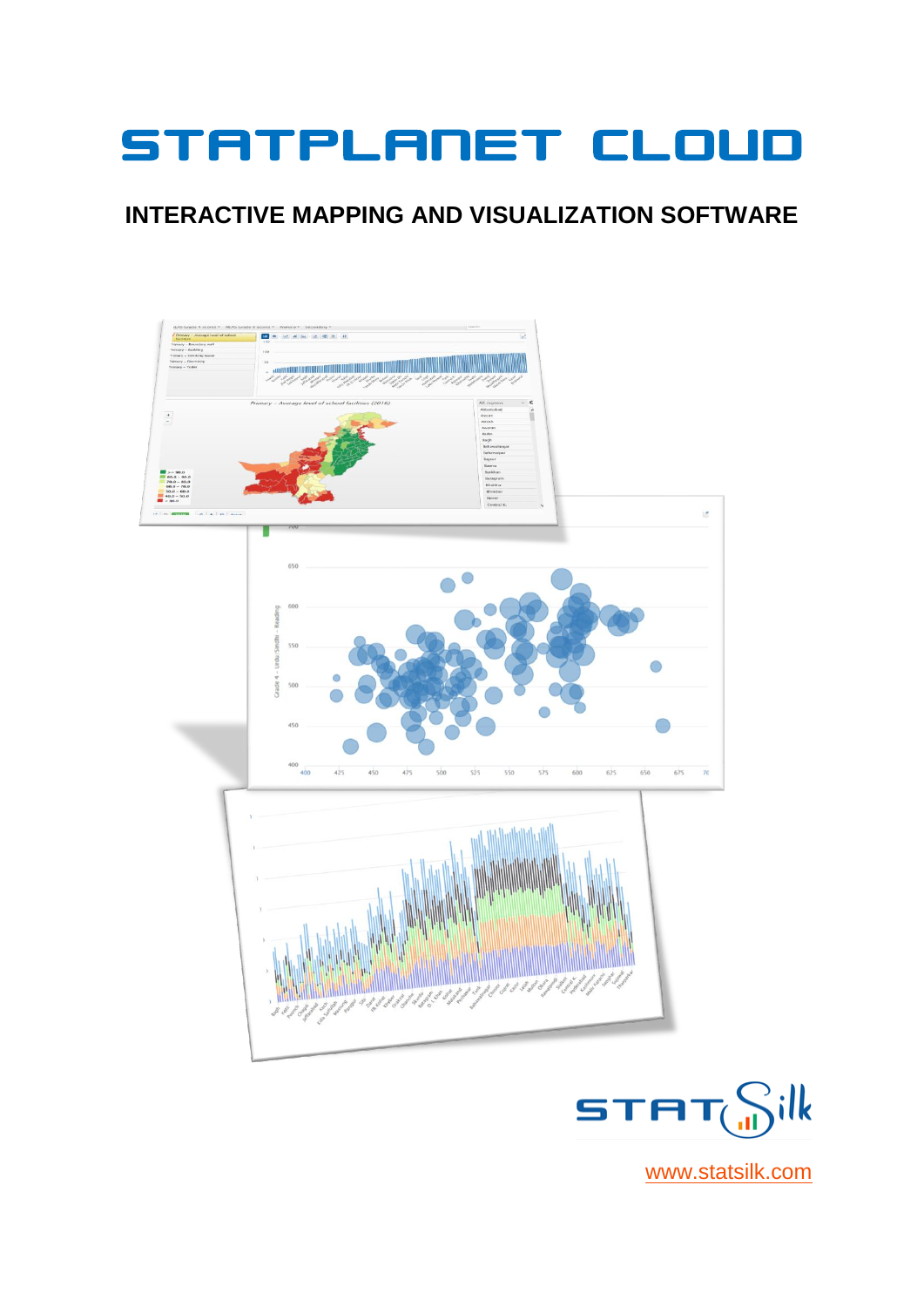### **About StatSilk**

StatSilk is the producer of the award-winning StatPlanet software. StatSilk's clientele spans a broad range of industries and companies of all sizes, from small NGOs to some of the world's largest companies. It empowers organizations to better communicate and disseminate their data, and empowers users of data by providing them with the tools to better explore and analyse the data according to their needs. Originally launched as a non-profit initiative, StatSilk's business model now balances commercial aspirations with a philosophy that supports open data and data visualization for international development.

Our [clients and users](http://www.statsilk.com/about/clients) include multinational companies such as Accenture, Cisco, Dell, eBay, PricewaterhouseCoopers and Samsung; intergovernmental organizations such as OECD, European Commission, the World Bank and over 20 UN organizations; government agencies in over 35 countries, such as the USA Department of Homeland Security; and many of the world's leading universities such as Cambridge, Harvard, MIT, Oxford, Stanford and Yale.

StatSilk is based in Sydney, Australia and was founded by Dr. Frank van Cappelle. Frank is a regularly invited speaker on data visualization at [international conferences and workshops,](https://www.statsilk.com/workshops-and-presentations) and has consulted for the UN on data monitoring and visualization in over 30 countries.



#### **About StatPlanet Cloud**

StatPlanet Cloud is the next iteration of our award-winning StatPlanet visualization dashboard software. StatPlanet was one of the world's first online automated interactive mapping and visualization tools, first launched in 2006. In 2011, it won 1st prize in the World Bank's Apps for Development Competition by automatically visualizing the entire World Bank database of 8000+ indicators - and helped "bring World Bank education data into the modern age".



StatPlanet Cloud is cross-platform and can be accessed through the web-browser from any device, whether PC, mobile or tablet. Use StatPlanet Cloud to automatically transform entire spreadsheets and databases into interactive visualizations. Whether you wish to visualize just one indicator or an entire database, StatPlanet Cloud can do the work for you.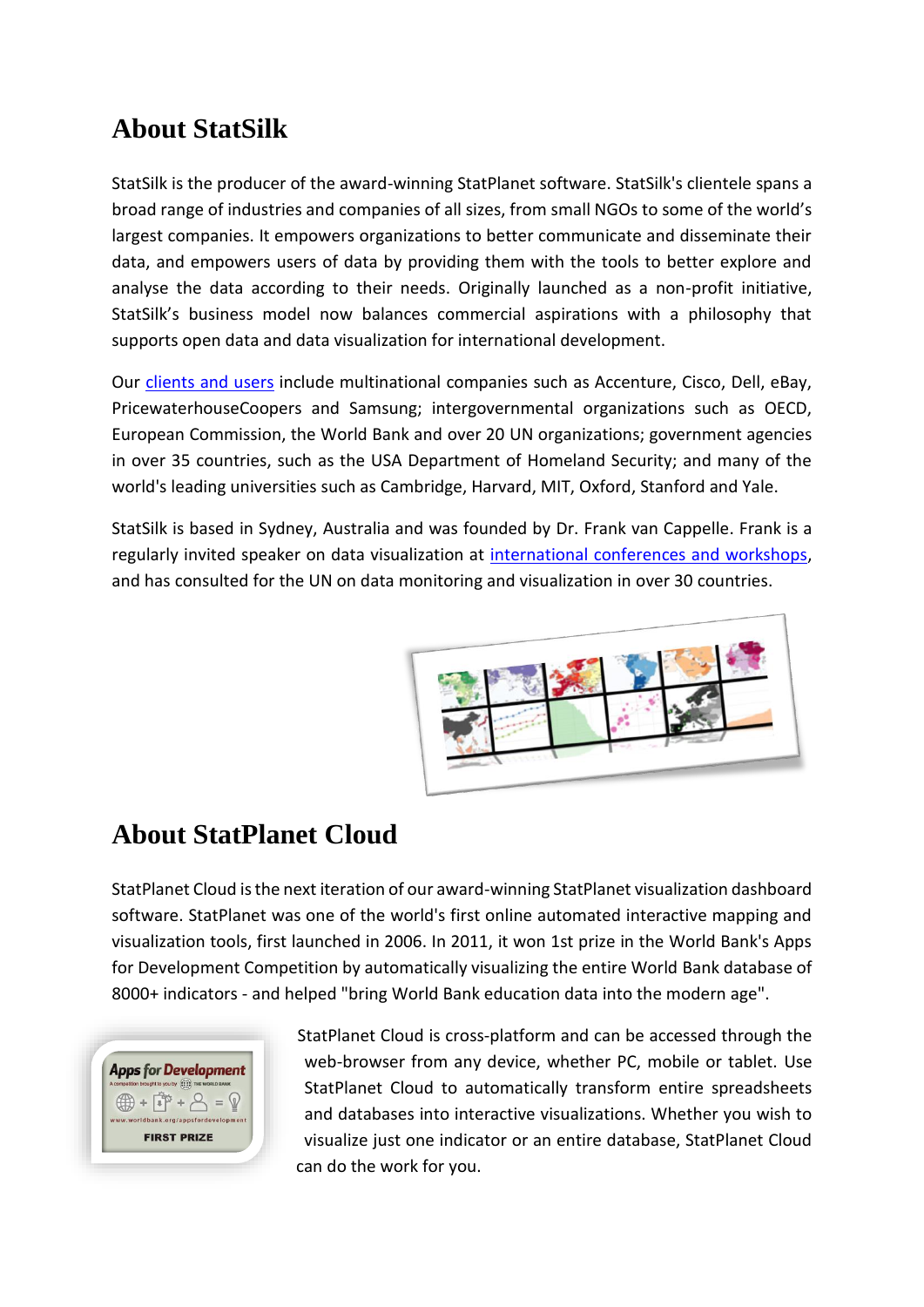# **Technical specifications**

StatPlanet Cloud is a cloud-hosted JavaScript SaaS application. Although the application is hosted in the cloud, your data and maps can be either self-hosted or hosted in the cloud as well.

A [Gold or Platinum subscription](https://www.statsilk.com/compare-subscription-plans) provides access to a file management interface through which you can easily upload your files to our cloud servers. Should you prefer to host everything on your own server, including the software, that is possible as well. For more details, please contact us.

## **How it works**



While StatPlanet Cloud is hosted online, importing your data and setting up the dashboard is done offline.

Visualizing and mapping your data is a two-step process. In the first step, the Excel-based StatPlanet Data Manager sets up the map you wish to use (see: obtaining free maps). In the second step, the

StatPlanet Data Manager automatically imports your data.

During this process three key dimensions of your data are modeled: the geographic dimension (data linked to map areas), the indicator dimension (topics or variables in your data file), and the time dimension (if any). Through this model, interactive maps and visualizations are automatically generated using best-practice data visualization principles.